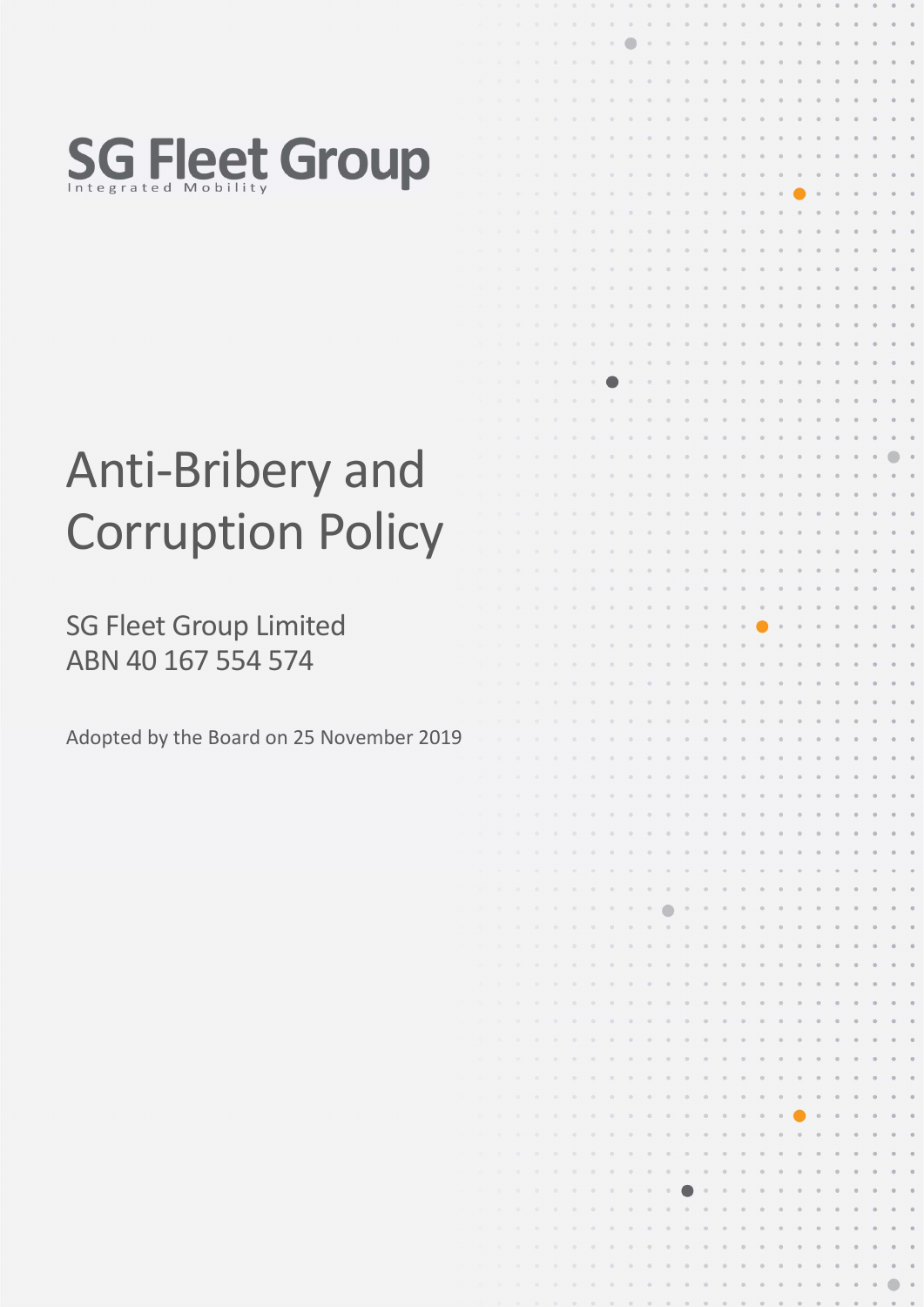

## 1. Purpose

SG Fleet Group is committed to conducting its business activities with integrity and ensuring measures are in place to prevent bribery and corruption.

SG Fleet Group expects its employees to demonstrate honesty, integrity and fairness in all aspects of their business dealings and exercise a high standard of professionalism and ethical conduct in all their activities.

# 2. Scope

All employees must comply with this policy. A reference to 'employees' includes temporary employees, contractors and SG Fleet Group directors.

The policy applies to all business activities with suppliers, contractors, customers and employees in every country in which SG Fleet Group operates.

Responsibility lies with every person covered by the policy to conduct themselves in accordance with its requirements.

# 3. Interaction with other policies

This policy should be read in conjunction with the Code of Conduct, Supplier Code of Conduct, Whistleblowing Policy, and Continuous Disclosure Policy, and other policies which are available via the SG Fleet Group's intranets and the corporate website.

## 4. Principles

SG Fleet Group prohibits bribery and corruption in any form whether direct or indirect and in any country in which it operates.

SG Fleet Group will take appropriate steps to ensure that:

- We do not, directly or indirectly, offer, promise, give, accept or demand a bribe or other undue advantage (including excessive gifts and hospitality) in order to obtain or retain business, or gain any other improper advantage.
- We do not offer, nor give in to demands, to make illicit or illegal payments to agents, public officials (at whatever level), or the employees of business partners or anybody else that we do business with.
- We engage and remunerate agents and other third parties only for legitimate services, with appropriate contractual arrangements and adopt appropriate transparency in our approach.
- We promote employee awareness of, and compliance with, company policies against bribery and corruption through appropriate dissemination of our own procedures (including disciplinary procedures), policies and training programmes on induction and subsequently.
- We adopt management controls that discourage bribery and corruption, and adopt financial and tax accounting and auditing practices that prevent the establishment of "off the books" secret accounts or the creation of documents which do not properly and fairly record the transactions to which they relate.
- We do not make illegal or inappropriate contributions to candidates for public office or to political parties or to other political organisations.
- We raise awareness of the need to combat bribery and corruption with our business partners by publication of this Policy and (where appropriate) relevant contractual provisions and support initiatives designed to reduce the risk of bribery and corruption. Gifts and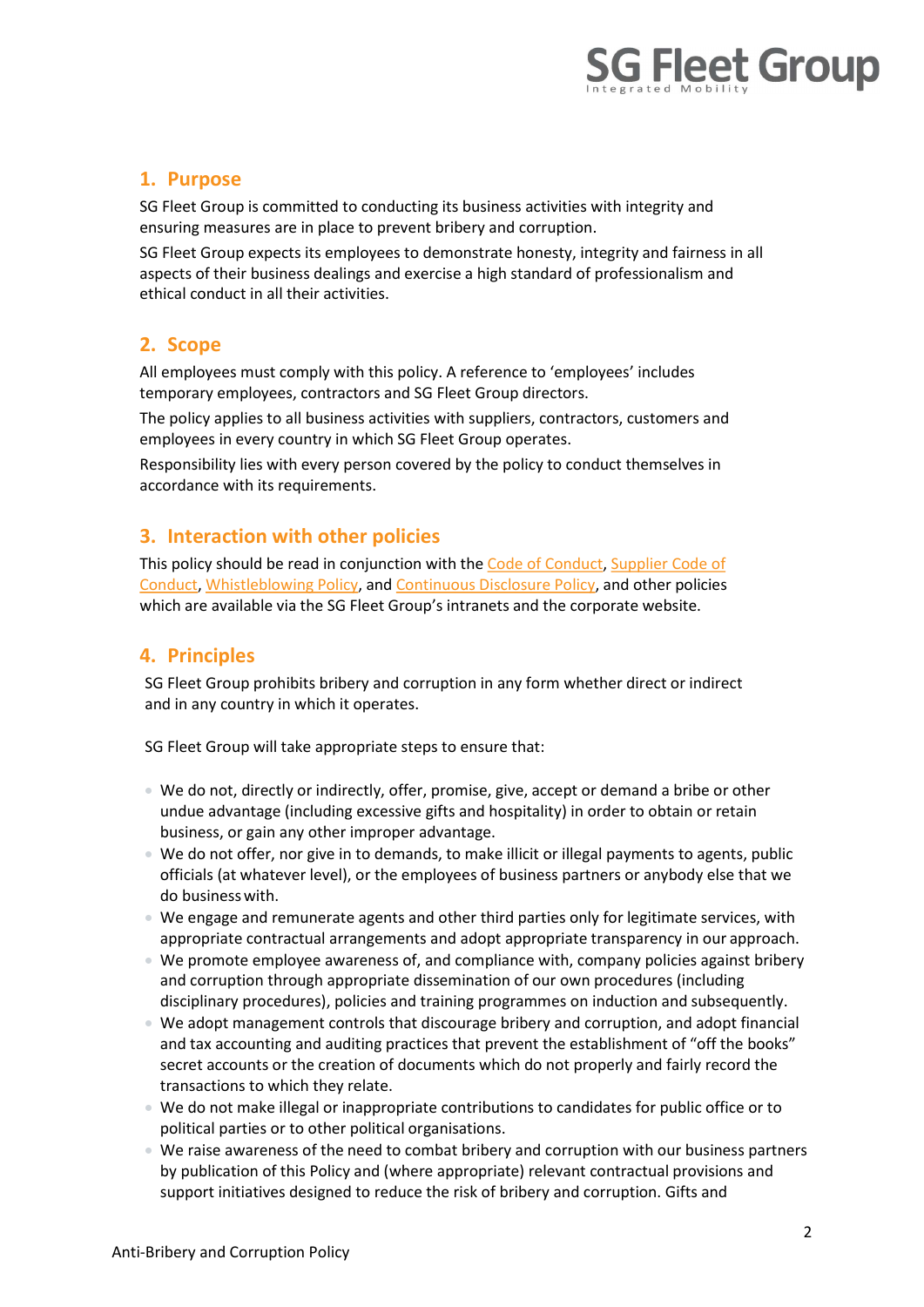

entertainment have the potential to be misused or perceived as compromising business judgment. As such, SG Fleet Group has specific rules in relation to gifts and entertainment to ensure openness and transparency.

## 5. Gifts and entertainment

#### Gifts and Entertainment Register

To eliminate the potential for an employee to be compromised through the acceptance of gifts or entertainment, all gifts and entertainment accepted, (except legitimate business meals as described in this policy) irrespective of value, must be recorded via the centralised IMS Gift and Entertainment Register.

In the event an employee believes that it is prudent to refuse a gift or entertainment this should also be recorded so that the company is aware of the refusal and the reason for the refusal.

The Gift and Entertainment Register will be reviewed regularly by the Audit Risk and Compliance Committee.

#### **Gifts**

The Company accepts that there will be times, particularly at Christmas, when customers and suppliers will wish to give gifts to employees and to entertain employees. As a general policy the company accepts that these practices are common in the industry in which the company operates and is prepared to allow employees to accept gifts and entertainment of nominal value, whilst ensuring a high standard of ethical behaviour to maintain commercial impartiality and to protect against any suggestion of impropriety.

To this end, employees may accept gifts in the spirit in which they are offered, and in compliance with this policy, and must ensure that the value of gifts (on a singular or collective basis) is not perceived to influence the employee's good business judgment or be of such value that it that may place the employee under any obligation contrary to the best interests of the Company. If an employee is ever in doubt as to whether a gift, gratuity, entertainment or offer should be accepted or not, the employee should seek clarification from their manager before giving the party making the gift any indication in relation to their intention regarding the gift.

SG Fleet Group reserves the right to request that seasonal gifts such as those received at Christmas, are accepted into a gift pool to be shared amongst all employees.

As noted above, all gifts accepted, irrespective of value, must be recorded via the centralised IMS Gift and Entertainment Register, whether they are contributed to the gift pool or not.

Note: Under no circumstances may an employee accept cash, secret commissions, equity or any negotiable instrument, which includes shares or equity.

#### Entertainment

Entertainment invitations may be accepted or made where they are necessary to develop and maintain business relationships relevant to work responsibilities. In accepting offers of entertainment, employees should adopt a similar approach to the